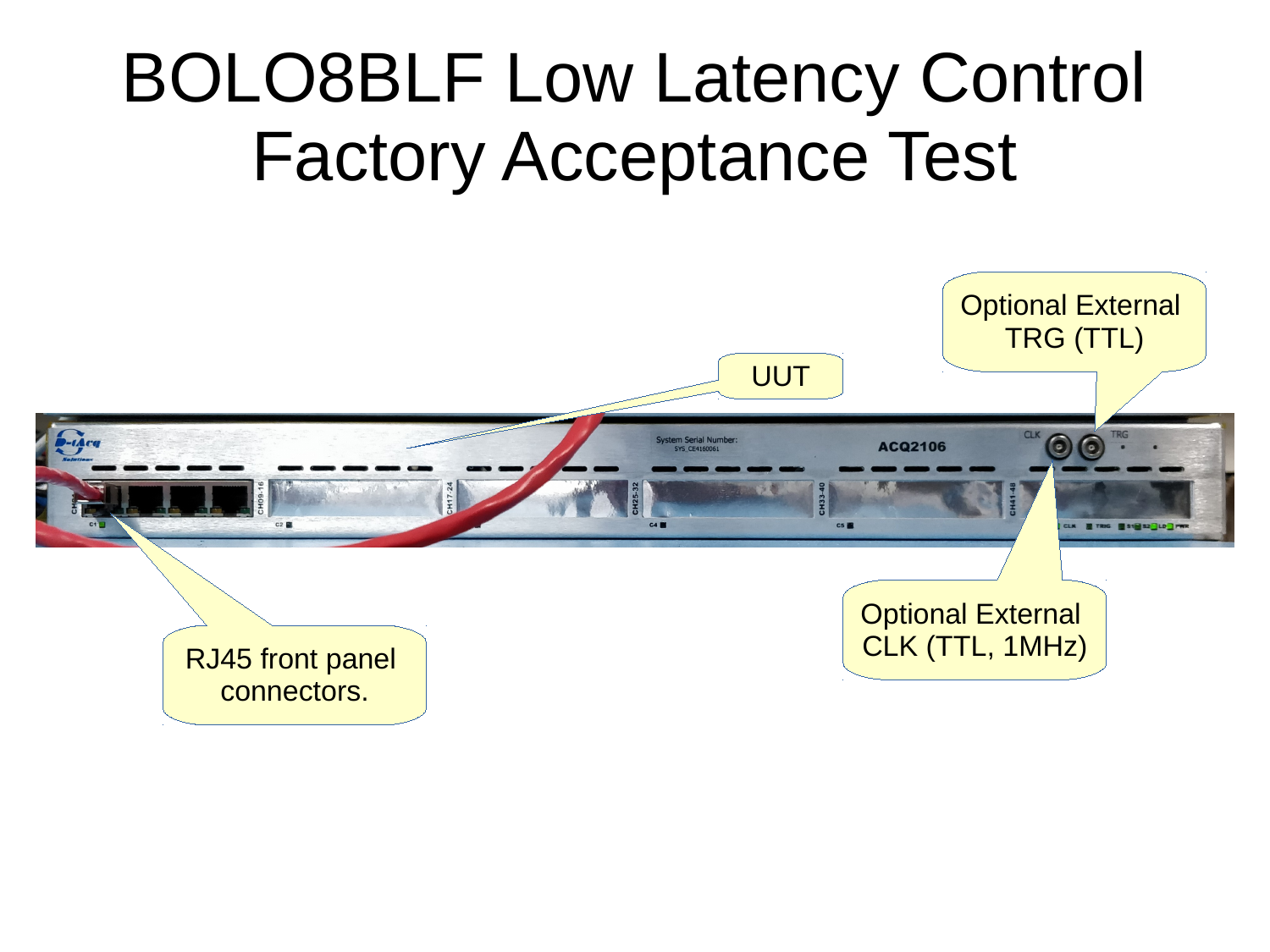### Relevant documentation

BOLO8BLF Theory of operation and users guide: <https://github.com/jacklovell/bolodsp-doc/releases>

BOLO8BLF Calibration report and guide (including MDSplus usage): [http://www.d-tacq.com/resources/Bolo\\_calibration\\_report\\_user-guide.pdf](http://www.d-tacq.com/resources/Bolo_calibration_report_user-guide.pdf)

BOLO8BLF python control script available from: [https://github.com/D-TACQ/acq400\\_hapi](https://github.com/D-TACQ/acq400_hapi)

BOLO8BLF LLC configuration script available from: <https://github.com/D-TACQ/AFHBA404>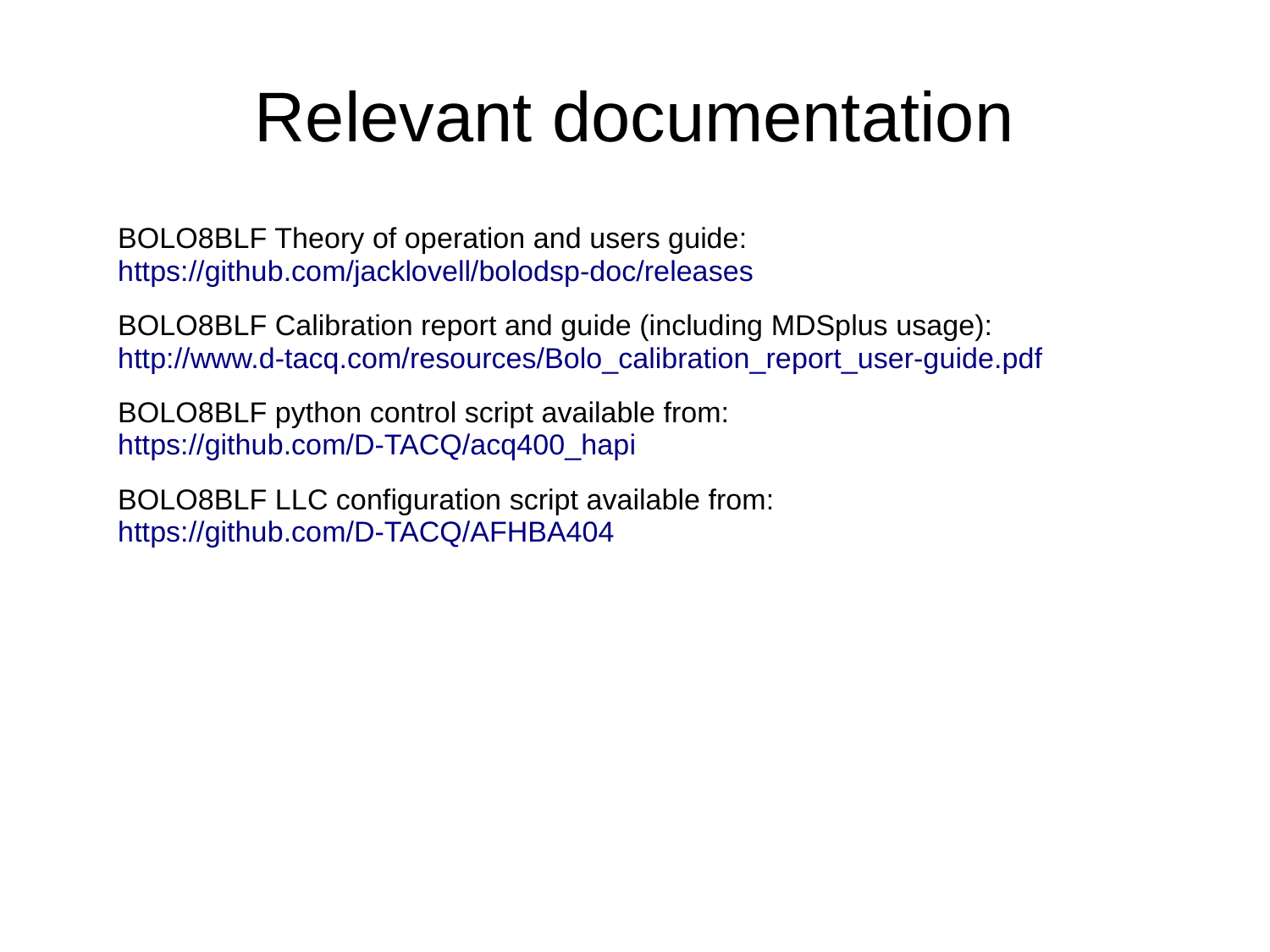### BOLO8BLF operation via ethernet connection

Standard BOLO operating procedure via ethernet requires configuration of /mnt/local/sysconfig/bolo.sh. Set the desired channels to calibrate. Example below demonstrates channels one and two. All of the channels can be calibrated at once (or any subset of channels).

acq2106\_061> cat /mnt/local/sysconfig/bolo.sh

BOLO\_ACTIVE\_CHAN="1 2"

BOLO\_VERBOSE=1

set.site 14 DIODE DROP V 0.5

set.site 14 THEAT 1.0

set.site 14 TCOOL 1.0

set.site 14 VBIAS 1.0

COPY\_CALIB\_DATA=1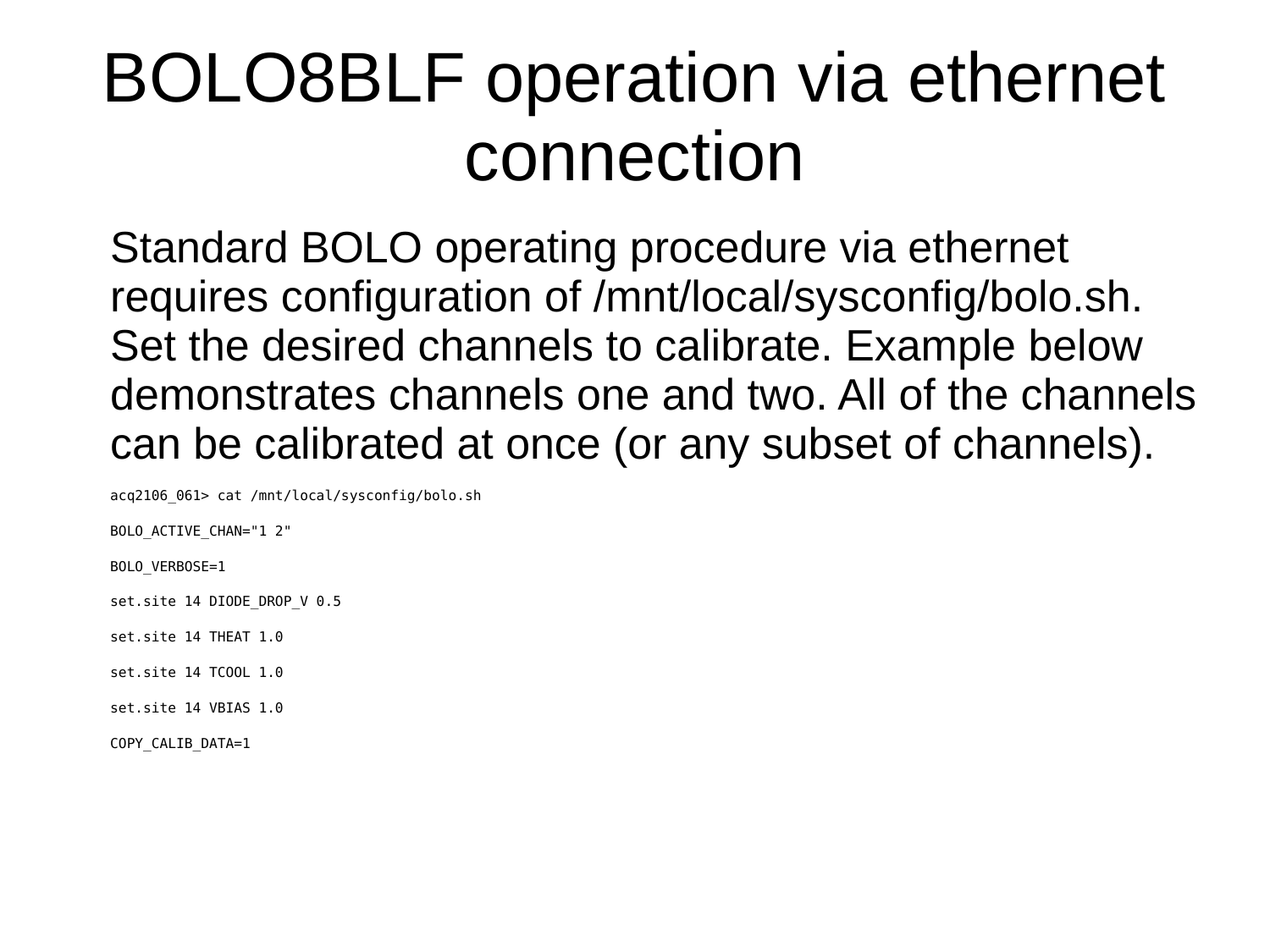### BOLO8BLF operation via ethernet connection

The BOLO system must be calibrated before use. There is a python wrapper for this which can be found in the D-TACQ github repository:

[https://github.com/D-TACQ/acq400\\_hapi/blob/master/user\\_apps/special/bolo8\\_cal\\_cap\\_loop.py](https://github.com/D-TACQ/acq400_hapi/blob/master/user_apps/special/bolo8_cal_cap_loop.py)

#### This script can be used as such:

python bolo8\_cal\_cap\_loop.py --cal=1 --cap=1 --shots=1 acq2106\_061

The arguments can be changed to perform only a capture and only a calibration by changing cap and cal respectively.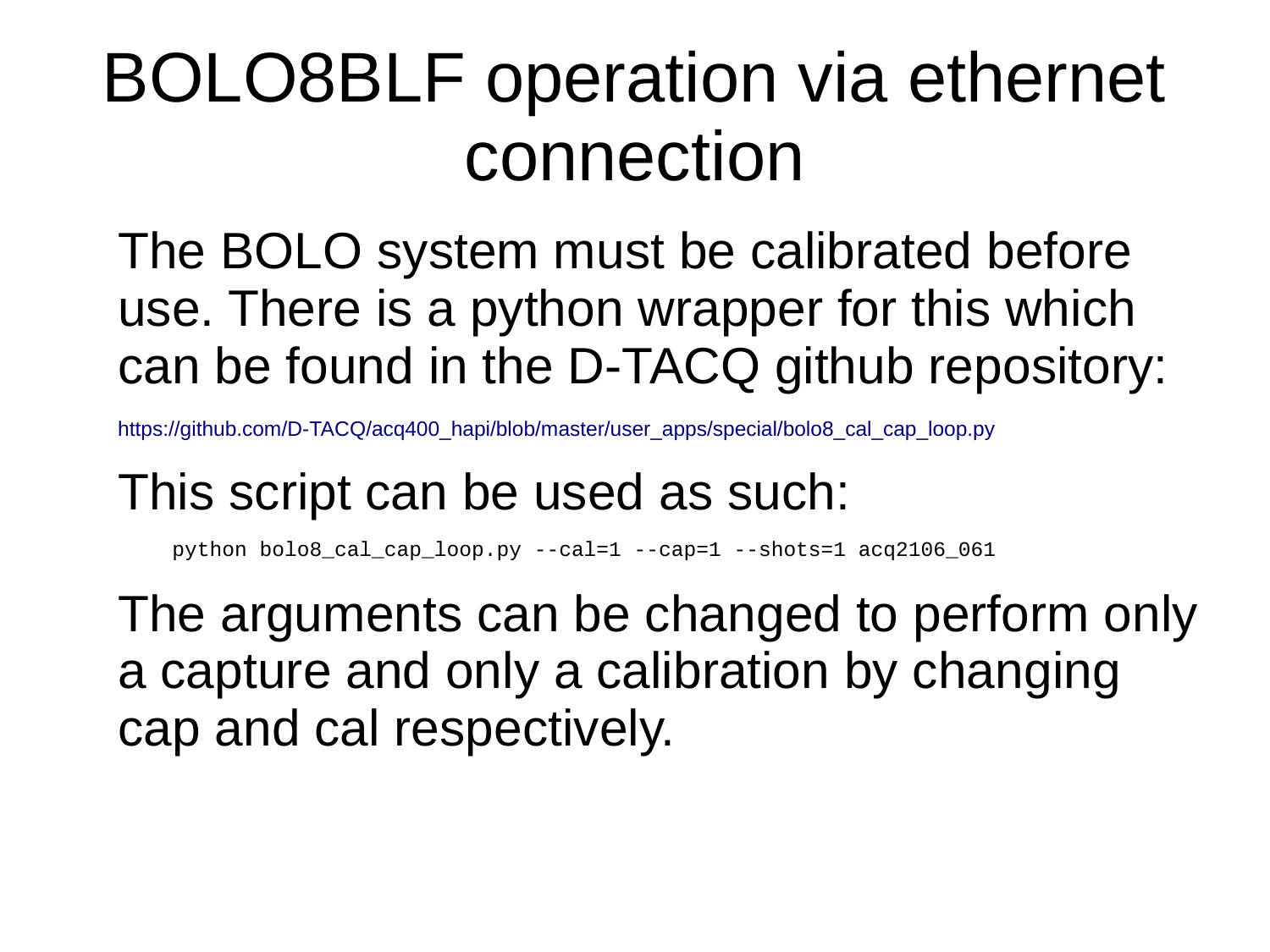### BOLO8BLF & AFHBA404

The BOLO8BLF can be operated in low latency control mode. In this mode an AFHBA404 PCIexpress card, in a host, is used to offload data from the UUT.

In order to use this mode please clone the AFHBA404 github repository:

<https://github.com/D-TACQ/AFHBA404>

Once this is done (follow instructions on the AFHBA404 github) and once the AFHBA404 is inserted into the host the driver can be loaded. To do this navigate to ~/PROJECTS/AFHBA404/ and then run

make

in this directory. Once this is complete run

sudo ./scripts/install-hotplug

and then

sudo ./scripts/loadNIRQ

These steps are also outlined in the README contained in the github repo.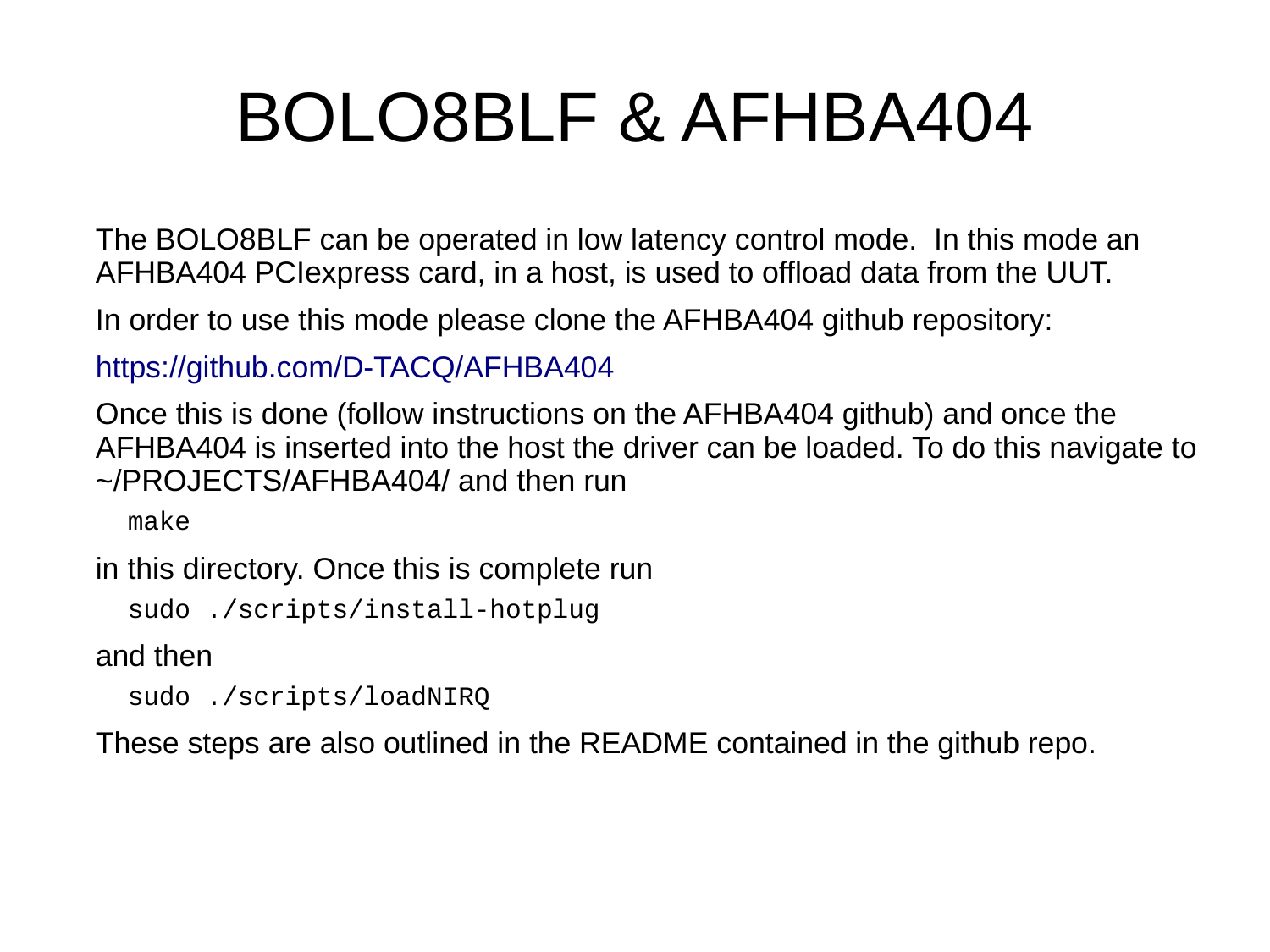# Low latency data offload using cpucopy

In order to use the low latency control on the UUT the user must first run llcbolo-harness.py which is contained in the AHFBA404 github repository under the HAPI directory. It is important that the system is not calibrated after this script has been run since a valid calibration will not be obtained with the LLC parameters set. To run the llc-bolo-harness.py command:

SPAD\_LEN=8 AISITES=1 ./HAPI/llc-bolo-harness.py acq2106\_061

At this point the UUT is configured for LLC operation and the cpucopy program can now be run (devnum is the index of the port on the AFHBA404):

sudo DEVNUM=0 DO32=0 AOCHAN=0 DUP1=0 AICHAN=48 SPADLONGS=8 ./LLCONTROL/afhba-llcontrolcpucopy 21000

Then run a capture as before using:

python bolo8 cal cap loop.py  $-$ -cal=0  $-$ -cap=1  $-$ -shots=1 acq2106 061

A copy of the data will be stored to afhba.<sfp\_port\_number>.log